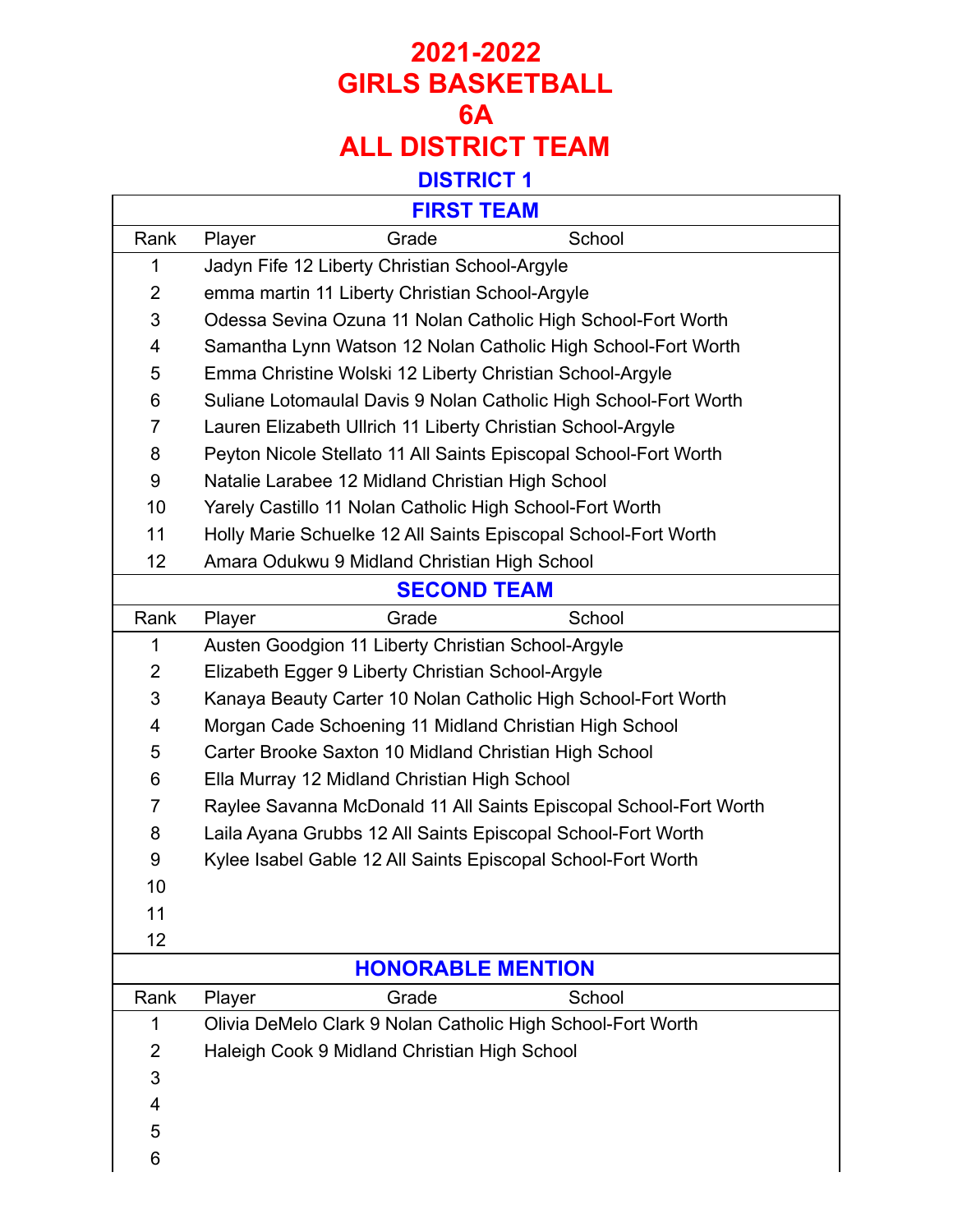- 
- 
- 
- 

### **DISTRICT 2**

| <b>FIRST TEAM</b>        |                                                               |                                                           |                                                               |  |
|--------------------------|---------------------------------------------------------------|-----------------------------------------------------------|---------------------------------------------------------------|--|
| Rank                     | Player                                                        | Grade                                                     | School                                                        |  |
| 1                        |                                                               |                                                           | Madison Elizabeth Cockrell 12 Bishop Lynch High School-Dallas |  |
| $\overline{2}$           | Taylor Haggan 11 John Paul II-Plano                           |                                                           |                                                               |  |
| 3                        | Brooke Dial 11 Parish Episcopal School-Dallas                 |                                                           |                                                               |  |
| 4                        | Natalie Elisabeth Cardenas 11 Bishop Lynch High School-Dallas |                                                           |                                                               |  |
| 5                        |                                                               | Lydia Cooke-Wiggins 11 John Paul II-Plano                 |                                                               |  |
| 6                        | Destinee' Baker 12 Prestonwood Christian Academy-Plano        |                                                           |                                                               |  |
| $\overline{7}$           |                                                               | Olivia Grace Brennan 12 Trinity Christian Academy-Addison |                                                               |  |
| 8                        |                                                               | Ayen Malou Angoi 12 Bishop Lynch High School-Dallas       |                                                               |  |
| 9                        |                                                               | Madelyne Davis 10 Ursuline Academy-Dallas                 |                                                               |  |
| 10                       |                                                               | Grace Tina Leverton 10 Trinity Christian Academy-Addison  |                                                               |  |
| 11                       |                                                               | Alana Goosby 11 John Paul II-Plano                        |                                                               |  |
| 12                       |                                                               | Mackenzie Nolan 11 Prestonwood Christian Academy-Plano    |                                                               |  |
|                          |                                                               | <b>SECOND TEAM</b>                                        |                                                               |  |
| Rank                     | Player                                                        | Grade                                                     | School                                                        |  |
| 1                        |                                                               | Ashley Patterson 10 Parish Episcopal School-Dallas        |                                                               |  |
| $\overline{2}$           |                                                               | Ann Marie Thomas 12 Bishop Lynch High School-Dallas       |                                                               |  |
| 3                        | Breanne Tehan 12 Ursuline Academy-Dallas                      |                                                           |                                                               |  |
| 4                        |                                                               | Sydney Joi Wade 11 John Paul II-Plano                     |                                                               |  |
| 5                        |                                                               |                                                           | Schuyler Hall Noordhoff 12 Trinity Christian Academy-Addison  |  |
| 6                        |                                                               | Sydney McGary 12 Prestonwood Christian Academy-Plano      |                                                               |  |
| 7                        |                                                               | Lauren West 10 Parish Episcopal School-Dallas             |                                                               |  |
| 8                        |                                                               | Sydni Nicole Greene 12 John Paul II-Plano                 |                                                               |  |
| 9                        |                                                               | Allysia McDaniel 11 John Paul II-Plano                    |                                                               |  |
| 10                       |                                                               | Allie Swindell 9 Prestonwood Christian Academy-Plano      |                                                               |  |
| 11                       |                                                               | Clara Paynter 9 John Paul II-Plano                        |                                                               |  |
| 12                       |                                                               | Allisen Winn 12 Ursuline Academy-Dallas                   |                                                               |  |
| <b>HONORABLE MENTION</b> |                                                               |                                                           |                                                               |  |
| Rank                     | Player                                                        | Grade                                                     | School                                                        |  |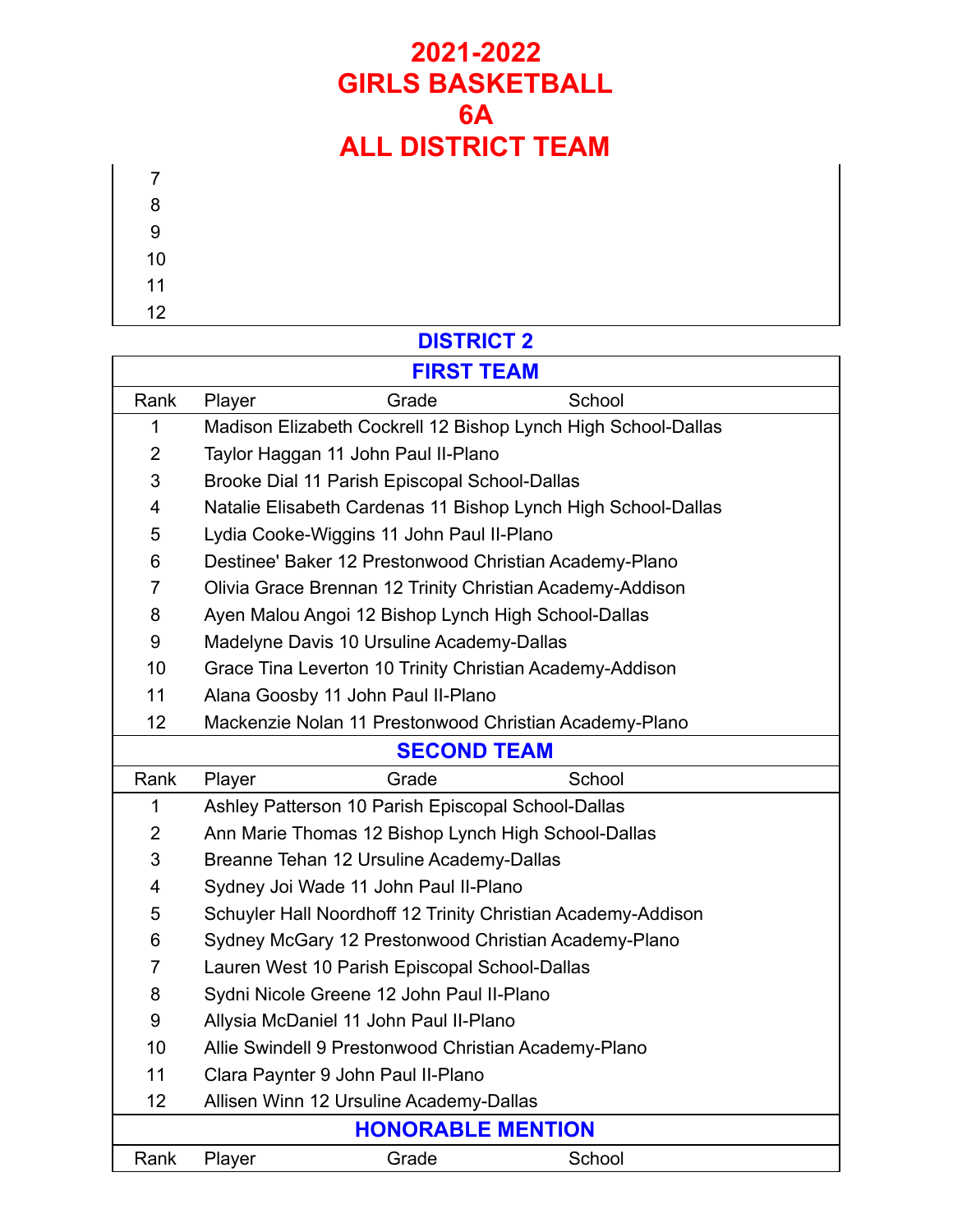- Aliyah Satori Goins 10 Bishop Lynch High School-Dallas
- Kaidyn Fountain 10 Parish Episcopal School-Dallas
- Ivie Mehary 10 Parish Episcopal School-Dallas
- Destiny Jones 11 John Paul II-Plano
- Halle Sophia Hermes 12 Trinity Christian Academy-Addison
- Mikah Janae Ford 10 Bishop Lynch High School-Dallas
- Anne Marie Long 10 Ursuline Academy-Dallas
- Alice Martin 11 Prestonwood Christian Academy-Plano
- Rihana Nesru 12 Prestonwood Christian Academy-Plano
- Kierstin Rink 10 Prestonwood Christian Academy-Plano
- Jalyn Douglas 12 Parish Episcopal School-Dallas
- 12 Isabella Lauren Piccioni 11 Bishop Lynch High School-Dallas

### **DISTRICT 3**

#### **FIRST TEAM**

| Rank               | School<br>Player<br>Grade                                              |  |  |
|--------------------|------------------------------------------------------------------------|--|--|
| 1                  | CARLEIGH WENZEL 12 Antonian College Preparatory H.S.                   |  |  |
| $\overline{2}$     | Melissa G Hornedo 12 Antonian College Preparatory H.S.                 |  |  |
| 3                  | ZARIAH TODD 12 Antonian College Preparatory H.S.                       |  |  |
| 4                  | Giana N Hilliard 11 Incarnate Word High School-San Antonio             |  |  |
| 5                  | Jailyn V Potts 12 San Antonio Christian School                         |  |  |
| 6                  | Mia Elizabeth Jimenez 11 Incarnate Word High School-San Antonio        |  |  |
| $\overline{7}$     | Ava Claire Welch 10 San Antonio Christian School                       |  |  |
| 8                  | Giavanna Marie Garcia 12 Incarnate Word High School-San Antonio        |  |  |
| 9                  | ELLA NIETZ 10 Antonian College Preparatory H.S.                        |  |  |
| 10                 | Emily Jane Mathis 10 San Antonio Christian School                      |  |  |
| 11                 | Layla Irene Tovar 9 St. Dominic Savio Catholic High School-Austin      |  |  |
| 12                 | Kennedy Elizabeth Holtermann 12 Incarnate Word High School-San Antonio |  |  |
| <b>SECOND TEAM</b> |                                                                        |  |  |
| Rank               | School<br>Player<br>Grade                                              |  |  |
| 1                  | Marcielle Dannah Eyman 12 San Antonio Christian School                 |  |  |
| $\overline{2}$     | Piper Klein 12 St. Dominic Savio Catholic High School-Austin           |  |  |
| 3                  | Analise Ledesma Guerrero 12 Incarnate Word High School-San Antonio     |  |  |
| 4                  | Belicia Rebeca Martinez 12 Incarnate Word High School-San Antonio      |  |  |
| 5                  | Mia Ramos 9 Incarnate Word High School-San Antonio                     |  |  |
| 6                  | MADISON OLGUIN 11 Antonian College Preparatory H.S.                    |  |  |
| $\overline{7}$     | Sujeili N Mermella 11 Antonian College Preparatory H.S.                |  |  |
| 8                  | CHARLIZE COSMAS 12 Antonian College Preparatory H.S.                   |  |  |
| 9                  |                                                                        |  |  |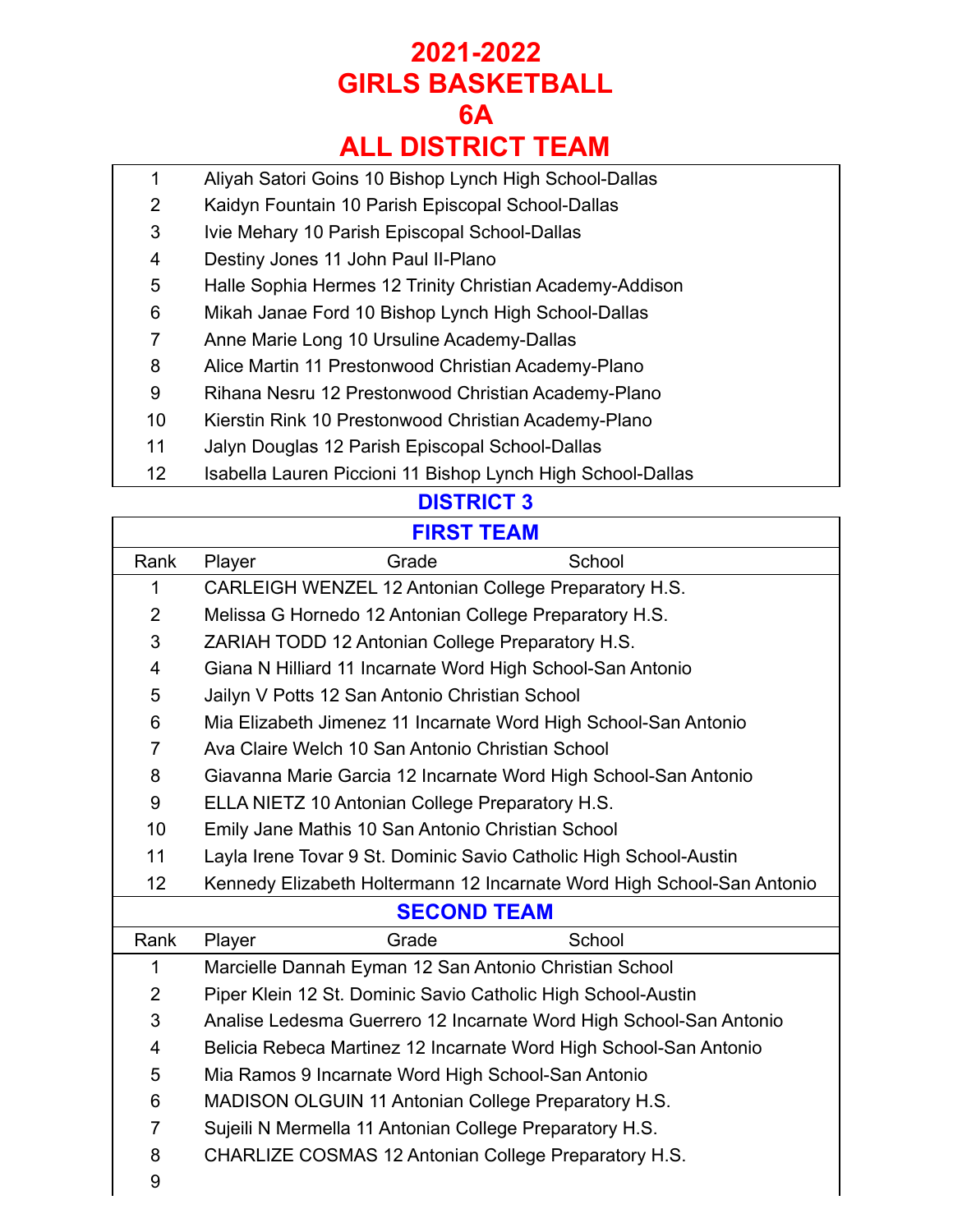| 10             |                          |                                        |
|----------------|--------------------------|----------------------------------------|
| 11             |                          |                                        |
| 12             |                          |                                        |
|                | <b>HONORABLE MENTION</b> |                                        |
| Rank           | Grade<br>Player          | School                                 |
| 1              |                          |                                        |
| $\overline{2}$ |                          |                                        |
| 3              |                          |                                        |
| $\overline{4}$ |                          |                                        |
| 5              |                          |                                        |
| 6              |                          | No selections were made for this honor |
| $\overline{7}$ |                          | by the District.                       |
| 8              |                          |                                        |
| 9              |                          |                                        |
| 10             |                          |                                        |
| 11             |                          |                                        |
| 12             |                          |                                        |

#### **DISTRICT 4**

| <b>FIRST TEAM</b>  |                                                                   |       |        |
|--------------------|-------------------------------------------------------------------|-------|--------|
| Rank               | Player                                                            | Grade | School |
| 1                  | Sydney Ward 12 The Village School-Houston                         |       |        |
| $\overline{2}$     | Zachara Catherine Perkins 10 St. Pius X Catholic School-Houston   |       |        |
| 3                  | Madeline Mueller 12 Concordia Lutheran High School-Tomball        |       |        |
| 4                  | Ella Alexis Smith 12 St. Agnes Academy-Houston                    |       |        |
| 5                  | Tobi Ademuwagun 11 The Village School-Houston                     |       |        |
| 6                  | Jordan Nicole Jones 12 St. Agnes Academy-Houston                  |       |        |
| 7                  | Elizabeth Walton 11 The Village School-Houston                    |       |        |
| 8                  | Farren Bacall Donald-Wright 12 St. Pius X Catholic School-Houston |       |        |
| 9                  | Kaitlyn Rzasnicki 12 Incarnate Word-Houston                       |       |        |
| 10                 | Madeline Marie Webster 12 St. Agnes Academy-Houston               |       |        |
| 11                 | Anora Lee 12 The Village School-Houston                           |       |        |
| 12                 | Adele Neuhaus 10 Concordia Lutheran High School-Tomball           |       |        |
| <b>SECOND TEAM</b> |                                                                   |       |        |
| Rank               | Player                                                            | Grade | School |
| 1                  | Jaclyn Weyer 12 Concordia Lutheran High School-Tomball            |       |        |
| $\overline{2}$     | Erica Ann D'souza 11 St. Pius X Catholic School-Houston           |       |        |
| 3                  | Hien Phan 11 Incarnate Word-Houston                               |       |        |